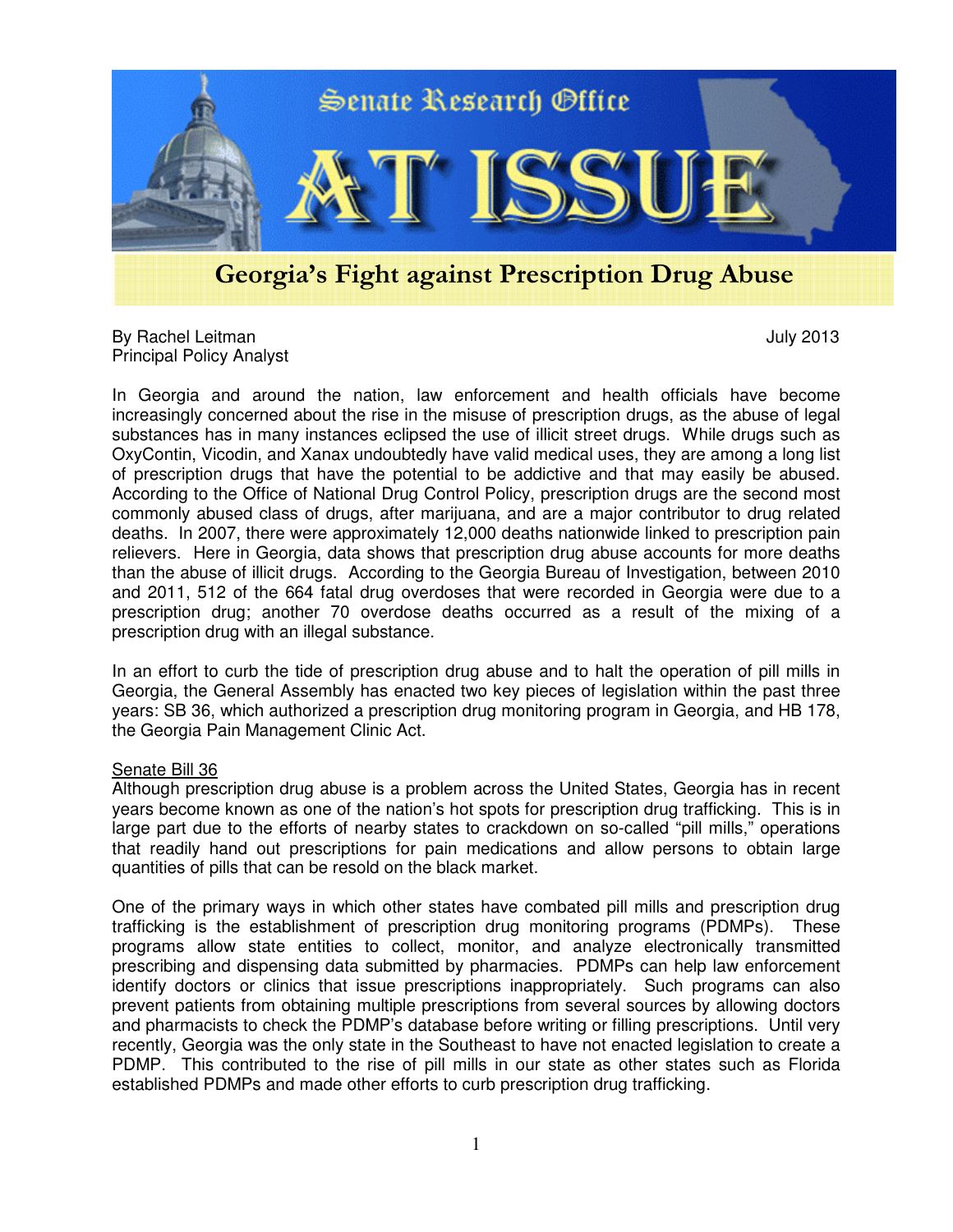According to the Wall Street Journal, from 2010 to 2011, the number of pain clinics in Georgia went from ten to 140. As neighboring states got tougher on pill mills, operators of these outfits brought their business to Georgia to satisfy demand. In 2010, the Atlanta Journal-Constitution reported that oxycodone pills obtained legally in Georgia for \$3 to \$4 per pill can fetch as much as \$60 per pill in neighboring states.

This dramatic rise in prescription drug trafficking in Georgia led to several attempts by lawmakers to establish a PDMP in Georgia. However, such a proposal has not been without its critics. Opponents of PDMPs have characterized these monitoring programs as a violation of privacy rights and an infringement of the doctor-patient relationship. After much debate and compromise, the General Assembly finally passed legislation enabling the establishment of a PDMP during the 2011 Session. Senate Bill 36, authored by Senator Buddy Carter, authorized the Georgia Drugs and Narcotics Agency (GDNA) to establish an electronic database of information on controlled substance prescriptions dispensed in Georgia and to electronically review such prescription information.

The legislation requires dispensers to electronically submit certain information to GDNA regarding prescriptions dispensed for controlled substances on a weekly basis. Information must be protected by confidentiality procedures, and GDNA may only provide collected data to certain persons or under certain circumstances. Under the final version of SB 36, persons with access to database information include, but are not limited to, law enforcement or prosecutorial officials pursuant to a search warrant, Georgia-licensed prescribers of controlled substances for the purpose of providing medical treatment to a specific patient, and governmental entities for research purposes if all identifying information has been removed. The bill did not authorize the sharing of information from the PDMP with out-of-state providers.

With the passage of this bill, Georgia became one of the last states in the nation to authorize a PDMP. According to the Alliance of Prescription Monitoring Programs, all but one state-Missouri- has enacted legislation authorizing a PDMP, and PDMPs are operational in 43 of these states.

SB 36 did not provide funding for our state's PDMP and the General Assembly has never appropriated state money for this purpose. However, SB 36 authorized GDNA to apply for grants. Shortly after the passage of SB 36, Georgia received a two-year, \$400,000 federal grant to establish our program. Georgia's PDMP finally went live on June  $14<sup>th</sup>$  of this year. After some delays in the registration process for users, pharmacists in Georgia are currently using the PDMP, and physicians and dentists will be able to register sometime this month.

While our PDMP has finally launched, the future of the program is still uncertain. Federal funding for the PDMP will only continue until September  $30<sup>th</sup>$ . After that time, it is not clear whether Georgia will be eligible to receive additional federal money. This is because SB 36 does not allow data collected by the PDMP to be shared with out-of-state physicians and pharmacists, a condition for receiving future grant money under federal requirements. To remedy this situation, some lawmakers have been seeking to tweak our PDMP law to allow for information-sharing with out-of-state providers. HB 209, which was signed into law this year, expanded the definition of "dispenser" for purposes of the PDMP to include any pharmacy or facility located in another state or foreign country that delivers a dispensed controlled substance into Georgia. Another bill considered this year, SB 134, would have expanded the definition of prescriber to include anyone authorized to prescribe a controlled substance under the laws of any U.S. jurisdiction, allowing out-of-state-doctors access to the database. Although versions of SB 134 passed both the Senate and House, this legislation died on Sine Die.